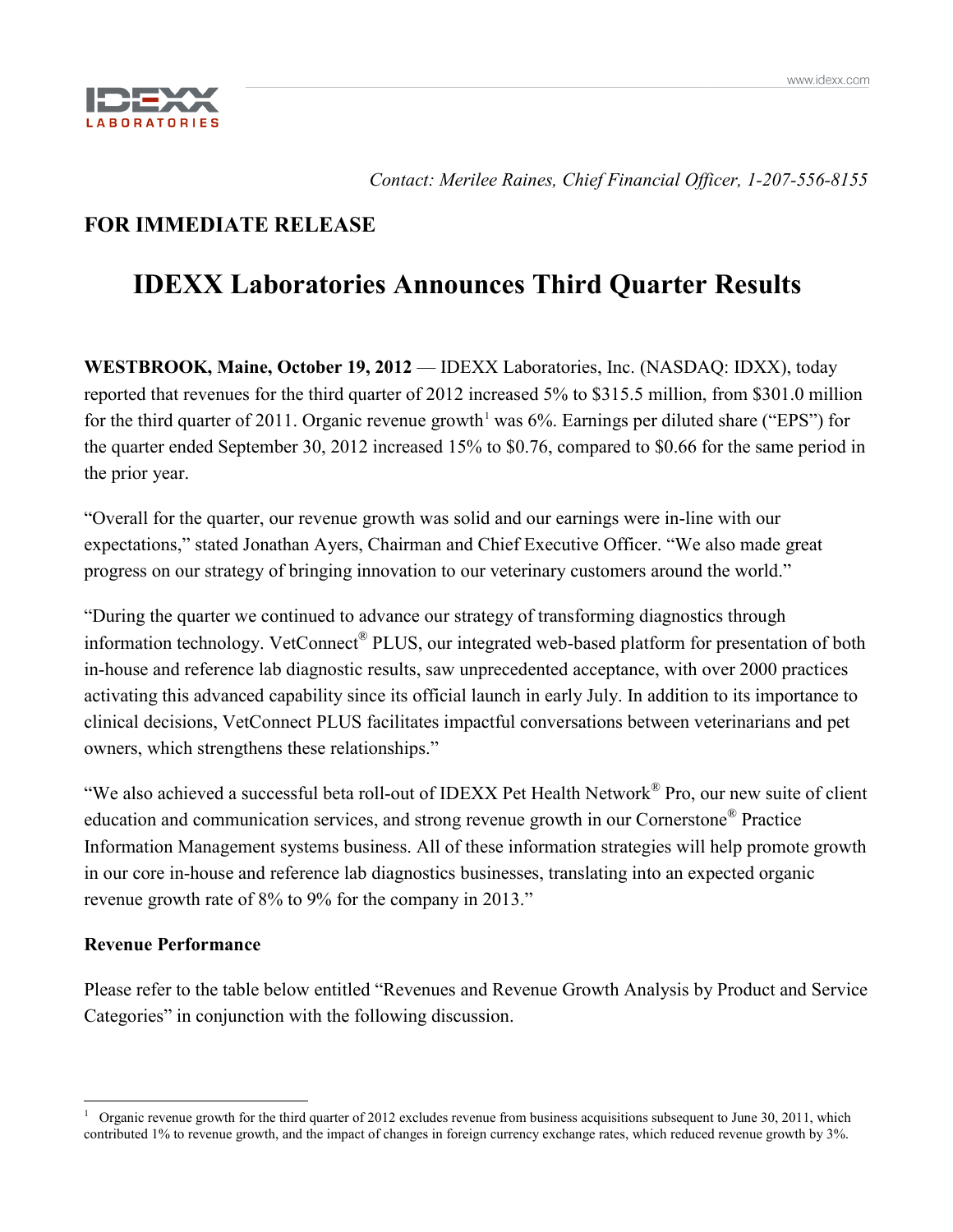IDEXX Announces Third Quarter Results October 19, 2012 Page 2 of 10

Companion Animal Group. Companion Animal Group ("CAG") revenues for the third quarter of 2012 were \$262.4 million compared to \$248.1 million for the third quarter of 2011. Organic revenue growth of 7% was due primarily to growth in our reference laboratory diagnostic and consulting services business and in our instrument and consumables business. The revenue increase in our reference laboratory diagnostic and consulting services business was largely the result of higher sales volumes driven primarily by the acquisition of new customers due, in part, to geographic expansion and, to a lesser extent, price increases. The revenue increase in our instruments and consumables business was largely the result of higher sales volumes of consumables used with our Catalyst Dx<sup>®</sup> and ProCyte Dx<sup>®</sup> instruments. Revenue from acquired businesses contributed 1% to revenue growth and changes in foreign currency exchange rates reduced revenue growth by 2%.

Water. Water revenues for the third quarter of 2012 were \$22.2 million compared to \$21.6 million for the third quarter of 2011. Organic revenue growth of 5% was due primarily to higher Quanti-Tray® and Colilert® product sales volumes, driven by new account acquisitions. Changes in foreign currency exchange rates reduced revenue growth by 2%.

Livestock and Poultry Diagnostics . Livestock and Poultry Diagnostics ("LPD") revenues for the third quarter of 2012 were \$18.9 million compared to \$20.7 million for the third quarter of 2011. The 2% decline in organic revenue was due primarily to lower sales volumes of certain bovine tests, driven principally by lower testing levels from certain government programs in Europe. Changes in foreign currency exchange rates reduced revenue growth by 6%.

## **Additional Operating Results for the Third Quarter**

Gross profit for the third quarter of 2012 increased \$12.0 million, or 8%, to \$170.6 million from \$158.7 million for the third quarter of 2011. As a percentage of total revenue, gross profit increased to 54% from 53%. The increase in the gross profit percentage was due primarily to lower overall costs driven by higher volumes of consumables used in our VetLab<sup>®</sup> instruments and the favorable impact of currency, partly offset by higher costs to support the continued expansion of our reference laboratories network. The net effect of currency was positive as hedging gains more than offset the net unfavorable impact of changes in foreign currency exchange rates.

Selling, general and administrative ("SG&A") expense for the third quarter of 2012 was \$87.4 million, or 28% of revenue, compared to \$83.2 million, or 28% of revenue, for the third quarter of 2011. The increase in SG&A expense was due primarily to higher personnel-related costs, partly offset by the favorable impact of changes in foreign currency exchange rates. Research and development ("R&D") expense for the third quarter of 2012 was \$20.3 million, or 6% of revenue, compared to \$19.4 million, or 6% of revenue for the third quarter of 2011. The increase in R&D expense resulted primarily from increased personnel-related costs and higher external consulting and development costs.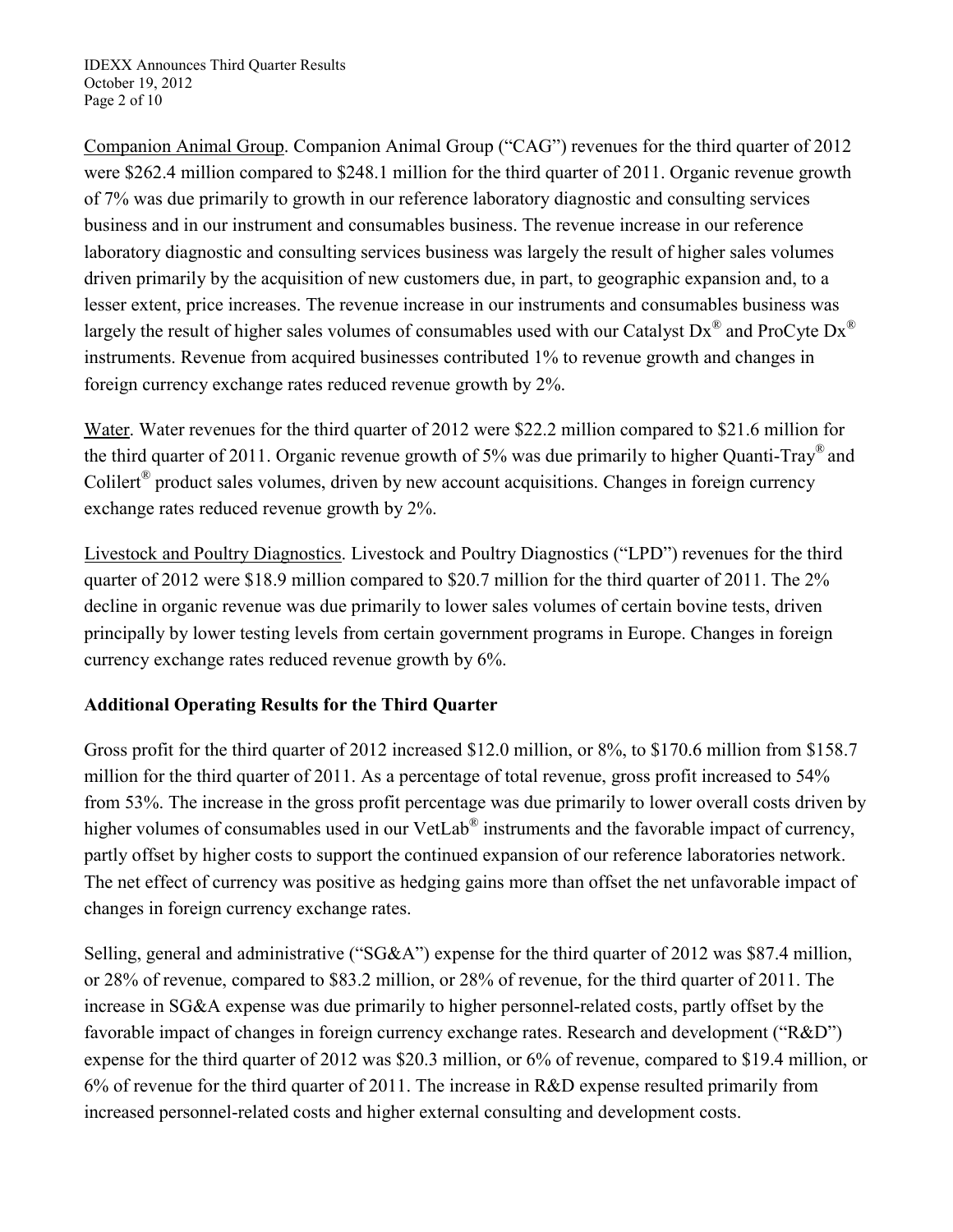IDEXX Announces Third Quarter Results October 19, 2012 Page 3 of 10

## **Supplementary Analysis of Results**

The accompanying financial tables provide more information concerning our revenue and other operating results for the three and nine months ended September 30, 2012.

## **Outlook for Full Year 2012 and 2013**

The Company provides the following updated guidance for the full year of 2012 and preliminary guidance for 2013. This guidance reflects an assumption that the value of the U.S. dollar relative to other currencies will remain at our current assumptions of the euro at \$1.28, the British pound at \$1.60 and the Canadian dollar at \$1.00 for the balance of 2012 and 2013. For 2012, every 1% weakening of the U.S. dollar relative to our basket of currencies increases revenues by approximately \$4.5 million and operating profit by approximately \$0.8 million on an annual basis. For 2013, every 1% weakening of the U.S. dollar relative to our basket of currencies is expected to increase revenue by approximately \$5 million and operating profit by approximately \$1 million on an annual basis. Fluctuations in foreign currency exchange rates from current levels could have a significant positive or negative impact on our actual results of operations in both years.

## **2012**

- Revenues are expected to be approximately \$1.30 billion, updated from guidance of \$1.30 to \$1.31 billion provided in July of this year, which represents reported growth of approximately 6.5% and organic growth of approximately 7.5%.
- Diluted earnings per share are expected to be in the range of \$3.08 to \$3.11, an increase from our previous guidance of \$3.05 to \$3.10. The increase at the high end of our range is due to favorable changes in foreign currency exchange rates since July. The increase at the low end of our range is due to the favorable impact of currency exchange rates and a modest tightening due to business performance.
- Free cash flow is expected to be approximately 105% of net income.<sup>[2](#page-2-0)</sup>
- Capital expenditures are expected to be approximately \$60 million.
- **2013**
- Revenues are expected to be in the range of \$1.405 to \$1.425 billion, which represents reported and organic revenue growth of 8% to 9% compared to projected revenue for 2012.
- Diluted earnings per share are expected to be in the range of \$3.37 to \$3.47.

<span id="page-2-0"></span> $2$  Free cash flow is a non-GAAP measure. We calculate free cash flow as cash generated from operations, excluding our royalty prepayment in the first quarter of 2012, and tax benefits attributable to share-based compensation arrangements, reduced by our investments in fixed assets. We feel free cash flow is a useful measure because it indicates the cash the operations of the business are generating after appropriate reinvestment for recurring investments in fixed assets that are required to operate the business. We believe this is a common financial measure useful to further evaluate the results of operations. Refer to our reconciliation below for our calculation of free cash flow. With respect to this particular forward-looking projection, the Company is unable to provide a quantitative reconciliation at this time as the inputs to the measurement are difficult to predict and estimate and are primarily dependent on future events.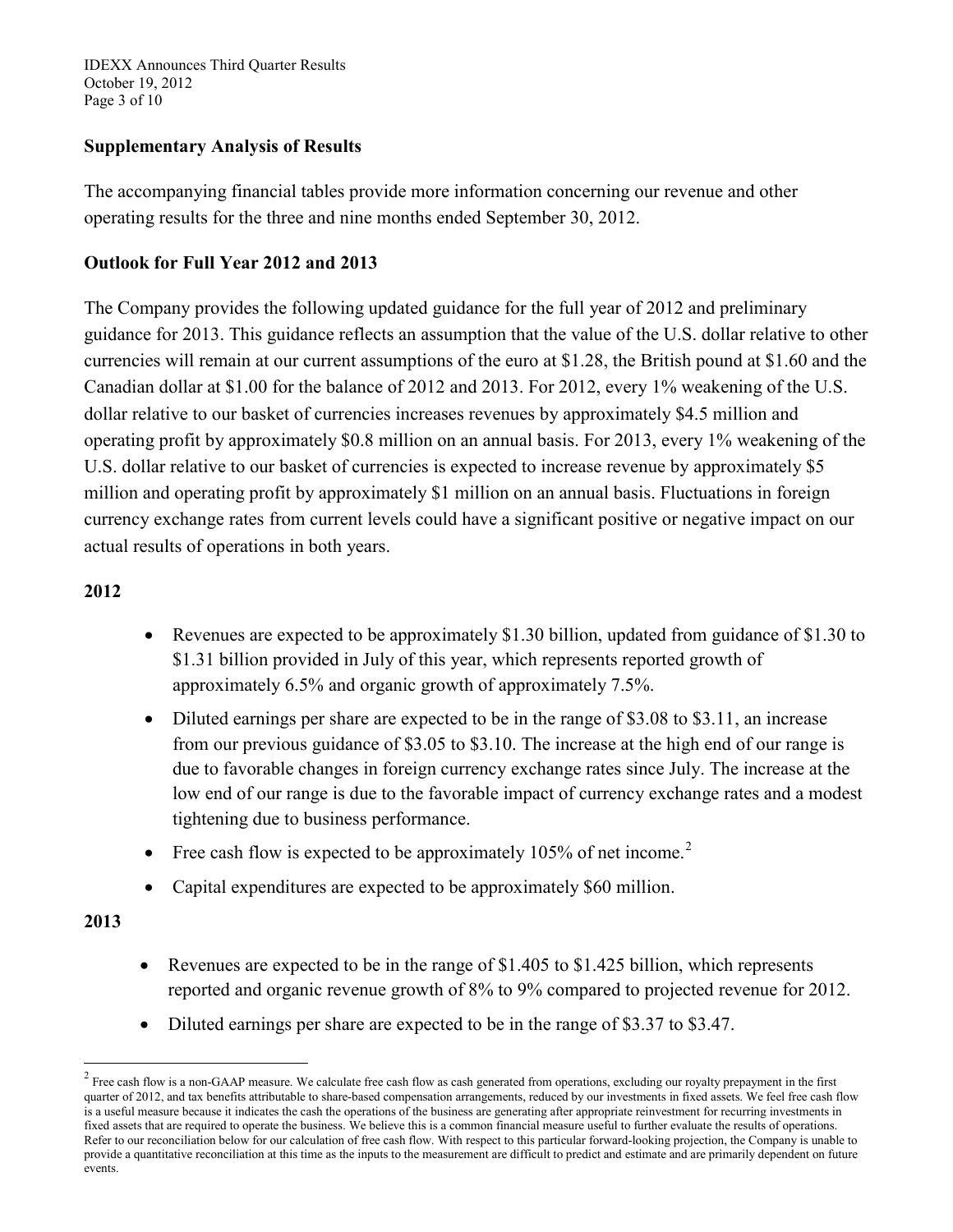IDEXX Announces Third Quarter Results October 19, 2012 Page 4 of 10

## **Conference Call and Webcast Information**

IDEXX Laboratories will be hosting a conference call today at 9:00 a.m. (eastern) to discuss its third quarter results and management's outlook. To participate in the conference call, dial 1-612-234-9960 or 1-800-230-1951 and reference confirmation code 267707. An audio replay will be available through October 26, 2012 by dialing 1-320-365-3844 and referencing replay code 267707.

The call will also be available via live or archived webcast on the IDEXX Laboratories' web site at [http://www.idexx.com.](http://www.idexx.com/)

### **About IDEXX Laboratories, Inc.**

IDEXX Laboratories, Inc. is a leader in pet healthcare innovation, serving practicing veterinarians around the world with a broad range of diagnostic and information technology-based products and services. IDEXX products enhance the ability of veterinarians to provide advanced medical care, improve staff efficiency and build more economically successful practices. IDEXX is also a worldwide leader in providing diagnostic tests and information for livestock and poultry and tests for the quality and safety of water and milk. Headquartered in Maine, IDEXX Laboratories employs more than 5,000 people and offers products to customers in over 100 countries.

## **Note Regarding Forward-Looking Statements**

*This press release contains statements about the Company's business prospects and estimates of the Company's financial results for future periods that are forward-looking statements as defined in the Private Securities Litigation Reform Act of 1995. Forward-looking statements can be identified by the use of words such as "expects," "may," "anticipates," "intends," "would," "will," "plans," "believes," "estimates," "should," and similar words and expressions. These statements are based on management's expectations of future events as of the date of this press release, and the Company assumes no obligation to update any forward-looking statements as a result of new information or future events or developments. Actual results could differ materially from management's expectations. Factors that could cause or contribute to such differences include the following: the Company's ability to develop, manufacture, introduce and market new products and enhancements to existing products*; *the Company's ability to achieve cost improvements in its worldwide network of laboratories and in the manufacture of in-clinic instruments; the Company's ability to identify acquisition opportunities, complete acquisitions and integrate acquired businesses; disruptions, shortages or pricing changes that affect the Company's purchases of products and materials from third parties, including from sole source suppliers; the Company's ability to manufacture complex biologic products; the impact of a weak economy on demand for the Company's products and services; the effectiveness of the Company's sales and marketing activities; the effect of government regulation on the Company's business, including government decisions about whether and when to approve the Company's products and decisions regarding labeling, manufacturing and marketing products; the impact of the resolution of the U.S. Federal Trade Commission investigation into the Company's marketing and sales practices; the impact of a change in the status of one of the Company's distributors on its results of operations; the Company's ability to obtain patent and other intellectual property protection for its products, successfully enforce its intellectual property rights and defend itself against third party claims against the Company; the impact of distributor purchasing decisions on sales of the Company's products that are sold through distribution; the impact of competition, technological change, veterinary hospital consolidation, and the prevalence of buying consortiums on the markets for the Company's products; changes or trends in veterinary medicine that affect the rate of use of the Company's products and services by veterinarians; the impact of the Company's inexperience and small scale in the human point-of-care market; the effects of operations outside the U.S., including from currency fluctuations, different regulatory, political and economic conditions, and different market conditions; the effects of interruptions to the Company's operations due to natural disasters or system failures; the impact of any class action litigation due to stock price volatility; the effect on the Company's stock price if quarterly or annual operations results do not meet expectations of market analysts or investors in future periods; and potential exposures related to our worldwide provision for income taxes and the potential loss of tax incentives. A further description of these and other factors can be found in the Company's Quarterly Report on Form 10-Q for the quarter ended June 30, 2012, in the section captioned "Risk Factors."*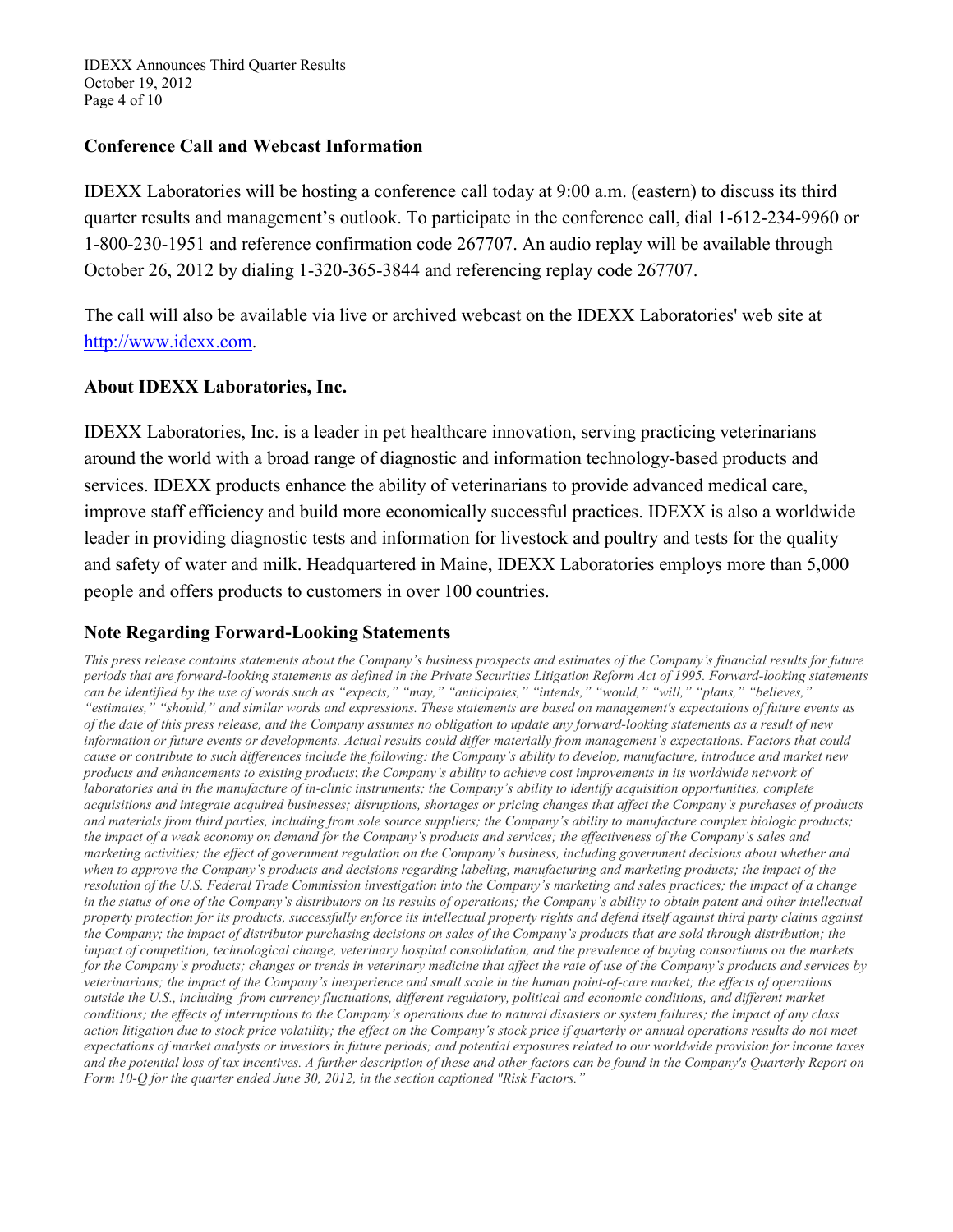**Consolidated Statement of Operations**

*Amounts in thousands except per share data (Unaudited)*

|                     |                                               | <b>Three Months Ended</b> |               |    |               | <b>Nine Months Ended</b> |               |             |               |  |
|---------------------|-----------------------------------------------|---------------------------|---------------|----|---------------|--------------------------|---------------|-------------|---------------|--|
|                     |                                               |                           | September 30, |    | September 30, |                          | September 30, |             | September 30, |  |
|                     |                                               |                           | 2012          |    | 2011          |                          | 2012          |             | 2011          |  |
| Revenue:            | Revenue                                       | \$                        | 315,475       | S  | 300,954       | \$                       | 973,800       | \$          | 911,488       |  |
| <b>Expenses and</b> |                                               |                           |               |    |               |                          |               |             |               |  |
| Income:             | Cost of revenue                               |                           | 144,840       |    | 142,287       |                          | 443,702       |             | 423,863       |  |
|                     | Gross profit                                  |                           | 170,635       |    | 158,667       |                          | 530,098       |             | 487,625       |  |
|                     | Sales and marketing                           |                           | 52,067        |    | 50,682        |                          | 164,238       |             | 152,641       |  |
|                     | General and administrative                    |                           | 35,307        |    | 32,483        |                          | 105,760       |             | 98,219        |  |
|                     | Research and development                      |                           | 20,349        |    | 19,406        |                          | 60,964        |             | 55,839        |  |
|                     | Income from operations                        |                           | 62,912        |    | 56,096        |                          | 199,136       |             | 180,926       |  |
|                     | Interest expense, net                         |                           | 400           |    | 478           |                          | 1,603         |             | 1,200         |  |
|                     | Income before provision for income taxes      |                           | 62,512        |    | 55,618        |                          | 197,533       |             | 179,726       |  |
|                     | Provision for income taxes                    |                           | 19,639        |    | 17,122        |                          | 62,606        |             | 55,970        |  |
| <b>Net Income:</b>  | Net income                                    |                           | 42,873        |    | 38,496        |                          | 134,927       |             | 123,756       |  |
|                     | Less: Noncontrolling interest in subsidiary's |                           |               |    |               |                          |               |             |               |  |
|                     | earnings (losses)                             |                           | 20            |    | (11)          |                          | 14            |             | (20)          |  |
|                     | Net income attributable to stockholders       | \$                        | 42,853        | \$ | 38,507        | \$                       | 134,913       | S.          | 123,776       |  |
|                     | Earnings per share: Basic                     | \$                        | 0.78          | S  | 0.68          | S                        | 2.45          | \$          | 2.17          |  |
|                     | Earnings per share: Diluted                   | <sup>\$</sup>             | 0.76          | S  | 0.66          | \$                       | 2.40          | $\mathbf S$ | 2.11          |  |
|                     | Shares outstanding: Basic                     |                           | 54,938        |    | 56,699        |                          | 55,074        |             | 57,141        |  |
|                     | Shares outstanding: Diluted                   |                           | 56,088        |    | 58,007        |                          | 56,270        |             | 58,636        |  |

## **IDEXX Laboratories, Inc. and Subsidiaries**

**Selected Operating Information** *(Unaudited)*

|                      |                                             | <b>Three Months Ended</b> |  |               | <b>Nine Months Ended</b> |               |   |               |
|----------------------|---------------------------------------------|---------------------------|--|---------------|--------------------------|---------------|---|---------------|
|                      |                                             | September 30,             |  | September 30, |                          | September 30, |   | September 30, |
|                      |                                             | 2012                      |  | 2011          |                          | 2012          |   | 2011          |
| <b>Operating</b>     | Gross profit                                | 54.1%                     |  | 52.7%         |                          | 54.4%         |   | 53.5%         |
| Ratios (as a         | Sales, marketing, general and               |                           |  |               |                          |               |   |               |
| percentage of        | administrative expense                      | 27.7%                     |  | 27.6%         |                          | 27.7%         |   | 27.5%         |
| revenue):            | Research and development expense            | $6.5\%$                   |  | $6.5\%$       |                          | $6.3\%$       |   | $6.1\%$       |
|                      | Income from operations <sup>1</sup>         | 19.9%                     |  | 18.6%         |                          | 20.4%         |   | 19.9%         |
| <b>International</b> | International revenue <i>(in thousands)</i> | \$<br>129,139             |  | 126,750       | S                        | 397,373       | ъ | 386,905       |
| <b>Revenue:</b>      | International revenue as percentage of      |                           |  |               |                          |               |   |               |
|                      | total revenue                               | 40.9%                     |  | 42.1%         |                          | 40.8%         |   | 42.4%         |

<sup>1</sup> Amounts presented may not recalculate due to rounding.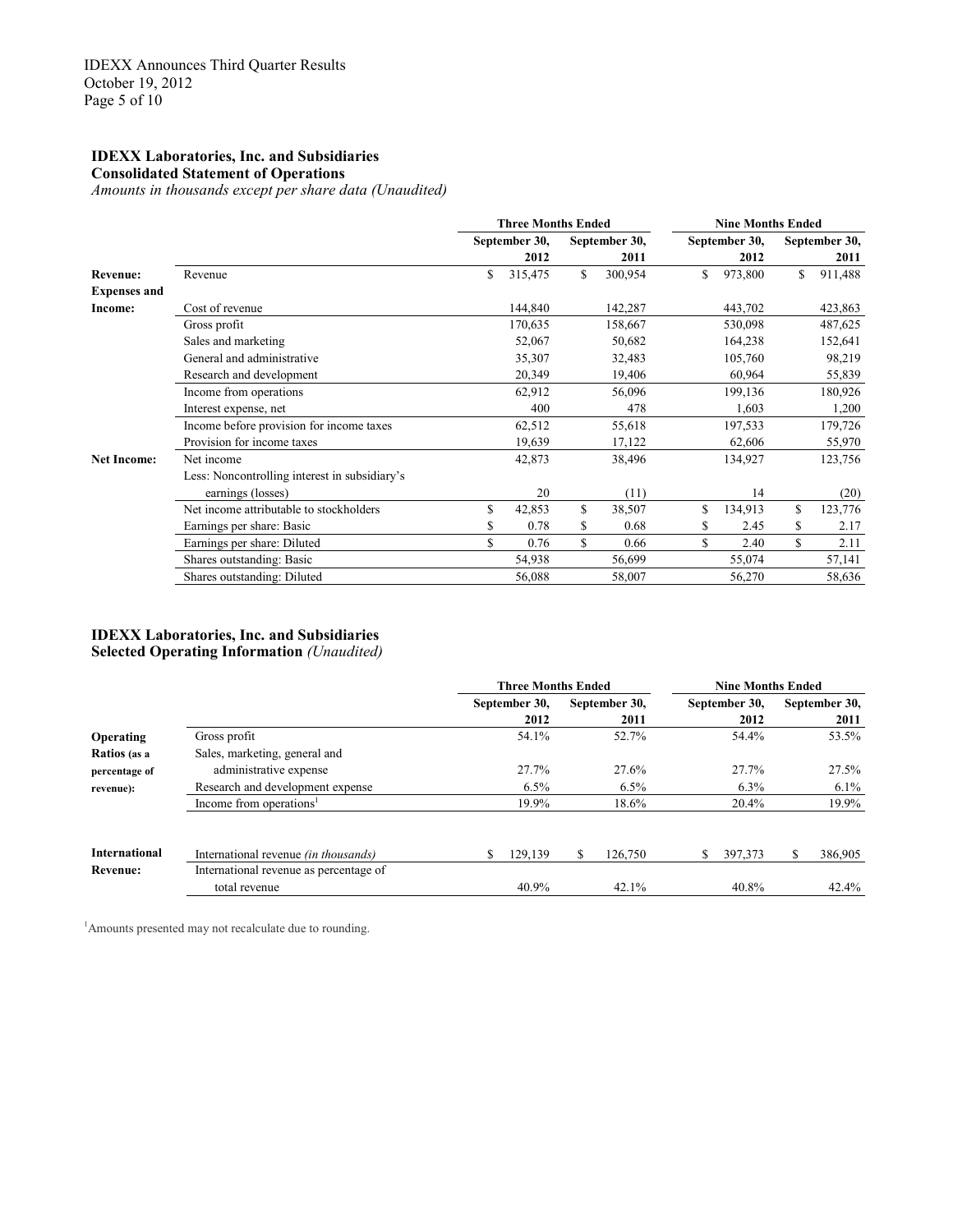**Segment Information**

*Amounts in thousands (Unaudited)*

|                      |                            | <b>Three Months Ended</b> |            | <b>Three Months Ended</b> |               |            |  |  |
|----------------------|----------------------------|---------------------------|------------|---------------------------|---------------|------------|--|--|
|                      |                            | September 30,             | Percent of |                           | September 30, | Percent of |  |  |
|                      |                            | 2012                      | Revenue    |                           | 2011          | Revenue    |  |  |
| <b>Revenue:</b>      | CAG                        | \$<br>262,357             |            | \$                        | 248,074       |            |  |  |
|                      | Water                      | 22,223                    |            |                           | 21,648        |            |  |  |
|                      | <b>LPD</b>                 | 18,911                    |            |                           | 20,675        |            |  |  |
|                      | Other                      | 11,984                    |            |                           | 10,557        |            |  |  |
|                      | Total                      | \$<br>315,475             |            | S.                        | 300,954       |            |  |  |
| <b>Gross Profit:</b> | CAG                        | \$<br>138,558             | 52.8%      | \$                        | 126,048       | 50.8%      |  |  |
|                      | Water                      | 14,489                    | 65.2%      |                           | 14,317        | 66.1%      |  |  |
|                      | <b>LPD</b>                 | 12,630                    | 66.8%      |                           | 13,666        | 66.1%      |  |  |
|                      | Other                      | 4,577                     | 38.2%      |                           | 4,009         | 38.0%      |  |  |
|                      | <b>Unallocated Amounts</b> | 381                       | N/A        |                           | 627           | N/A        |  |  |
|                      | Total                      | \$<br>170,635             | 54.1%      | \$                        | 158,667       | 52.7%      |  |  |
| <b>Income from</b>   |                            |                           |            |                           |               |            |  |  |
| <b>Operations:</b>   | CAG                        | \$<br>50,651              | 19.3%      | \$                        | 44,296        | 17.9%      |  |  |
|                      | Water                      | 10,128                    | 45.6%      |                           | 9,979         | 46.1%      |  |  |
|                      | <b>LPD</b>                 | 3,504                     | 18.5%      |                           | 3,648         | 17.6%      |  |  |
|                      | Other                      | (119)                     | $(1.0\%)$  |                           | 34            | $0.3\%$    |  |  |
|                      | <b>Unallocated Amounts</b> | (1,252)                   | N/A        |                           | (1, 861)      | N/A        |  |  |
|                      | Total                      | \$<br>62,912              | 19.9%      | \$                        | 56,096        | 18.6%      |  |  |

|                      |                            |    | <b>Nine Months Ended</b> |         | <b>Nine Months Ended</b> |               |            |  |  |
|----------------------|----------------------------|----|--------------------------|---------|--------------------------|---------------|------------|--|--|
|                      |                            |    | September 30,            |         |                          | September 30, | Percent of |  |  |
|                      |                            |    | 2012                     | Revenue |                          | 2011          | Revenue    |  |  |
| <b>Revenue:</b>      | CAG                        | \$ | 808,724                  |         | \$                       | 748,397       |            |  |  |
|                      | Water                      |    | 63,788                   |         |                          | 62,123        |            |  |  |
|                      | <b>LPD</b>                 |    | 64,153                   |         |                          | 69,981        |            |  |  |
|                      | Other                      |    | 37,135                   |         |                          | 30,987        |            |  |  |
|                      | Total                      | S  | 973,800                  |         | \$                       | 911,488       |            |  |  |
| <b>Gross Profit:</b> | CAG                        | \$ | 425,867                  | 52.7%   | \$                       | 387,734       | 51.8%      |  |  |
|                      | Water                      |    | 42,250                   | 66.2%   |                          | 38,676        | 62.3%      |  |  |
|                      | <b>LPD</b>                 |    | 43,483                   | 67.8%   |                          | 47,548        | 67.9%      |  |  |
|                      | Other                      |    | 14,469                   | 39.0%   |                          | 12,493        | 40.3%      |  |  |
|                      | <b>Unallocated Amounts</b> |    | 4,029                    | N/A     |                          | 1,174         | N/A        |  |  |
|                      | Total                      | S  | 530,098                  | 54.4%   | \$                       | 487,625       | 53.5%      |  |  |
| <b>Income from</b>   |                            |    |                          |         |                          |               |            |  |  |
| <b>Operations:</b>   | CAG                        | \$ | 157,337                  | 19.5%   | \$                       | 145,137       | 19.4%      |  |  |
|                      | Water                      |    | 28,619                   | 44.9%   |                          | 25,327        | 40.8%      |  |  |
|                      | <b>LPD</b>                 |    | 14,580                   | 22.7%   |                          | 17,974        | 25.7%      |  |  |
|                      | Other                      |    | 669                      | 1.8%    |                          | (207)         | $(0.7\%)$  |  |  |
|                      | <b>Unallocated Amounts</b> |    | (2,069)                  | N/A     |                          | (7,305)       | N/A        |  |  |
|                      | Total                      | \$ | 199,136                  | 20.4%   | \$                       | 180,926       | 19.9%      |  |  |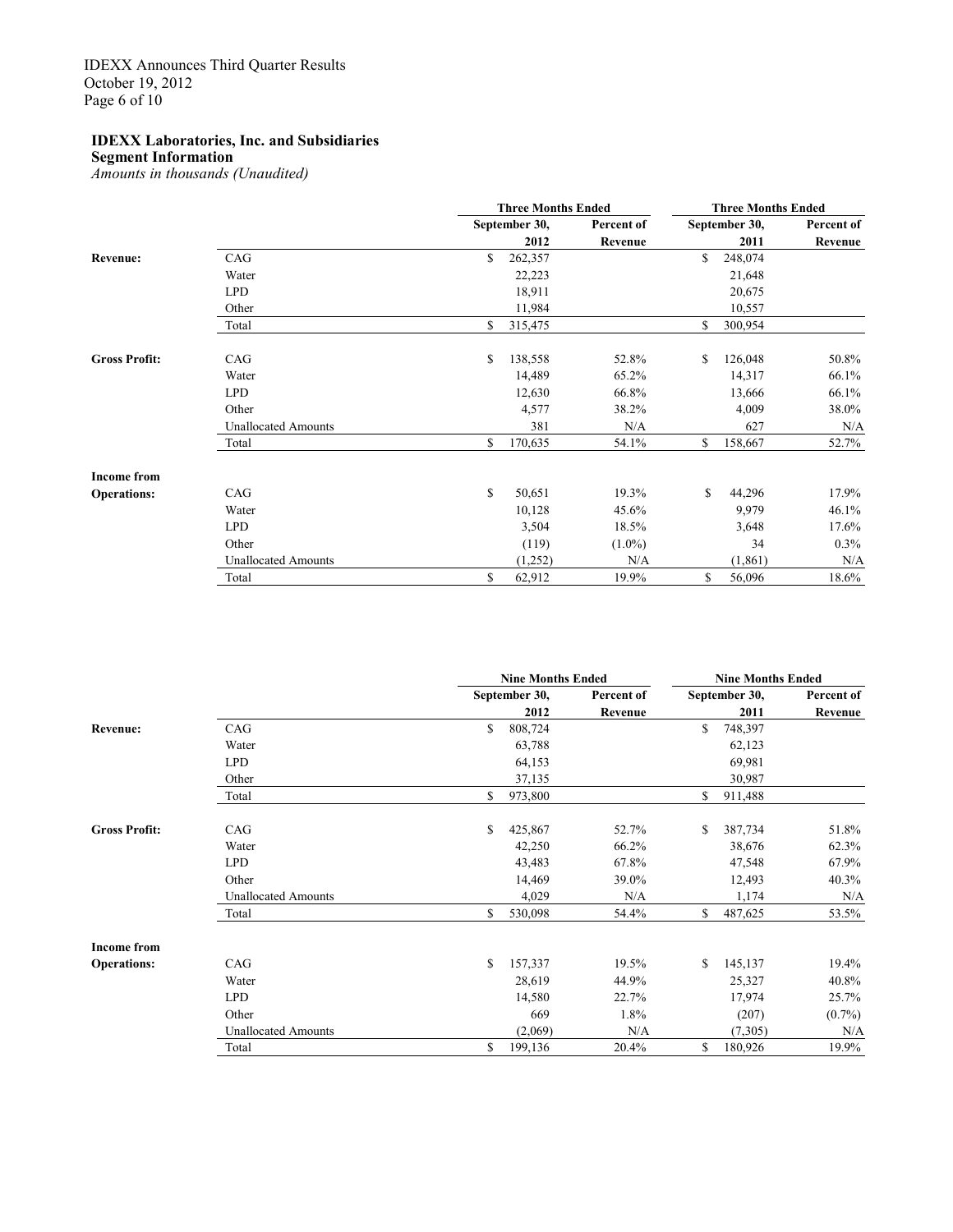**Revenues and Revenue Growth Analysis by Product and Service Categories**

*Amounts in thousands (Unaudited)*

| <b>Net Revenue</b> | Three<br><b>Months</b><br>Ended<br><b>September</b><br>30, 2012 | Three<br><b>Months</b><br>Ended<br><b>September</b><br>30, 2011 | <b>Dollar</b><br>Change | Percentage<br>Change | Percentage<br><b>Change from</b><br>Currency | Percentage<br><b>Change from</b><br>Acquisitions <sup>2</sup> | <b>Organic Revenue</b><br>Growth <sup>3</sup> |
|--------------------|-----------------------------------------------------------------|-----------------------------------------------------------------|-------------------------|----------------------|----------------------------------------------|---------------------------------------------------------------|-----------------------------------------------|
| CAG                | 262,357 \$                                                      | 248,074 \$                                                      | 14.283                  | 5.8%                 | $(2.3\%)$                                    | $1.4\%$                                                       | $6.7\%$                                       |
| Water              | 22,223                                                          | 21,648                                                          | 575                     | $2.7\%$              | $(2.0\%)$                                    | $\overline{\phantom{a}}$                                      | $4.7\%$                                       |
| <b>LPD</b>         | 18,911                                                          | 20,675                                                          | (1,764)                 | $(8.5\%)$            | $(6.1\%)$                                    | $\overline{\phantom{a}}$                                      | $(2.4\%)$                                     |
| Other              | 11,984                                                          | 10,557                                                          | 1,427                   | 13.5%                | $(1.6\%)$                                    | $\overline{\phantom{a}}$                                      | $15.1\%$                                      |
| Total              | 315.475 \$                                                      | 300,954                                                         | 14.521                  | 4.8%                 | $(2.5\%)$                                    | $1.1\%$                                                       | $6.2\%$                                       |

| <b>Net CAG Revenue</b>              |   | Three<br><b>Months</b><br>Ended<br><b>September</b><br>30, 2012 | Three<br><b>Months</b><br>Ended<br><b>September</b><br>30, 2011 | <b>Dollar</b><br>Change | Percentage<br>Change | Percentage<br><b>Change from</b><br>Currency | Percentage<br><b>Change from</b><br>Acquisitions <sup>2</sup> | <b>Organic Revenue</b><br>Growth <sup>3</sup> |
|-------------------------------------|---|-----------------------------------------------------------------|-----------------------------------------------------------------|-------------------------|----------------------|----------------------------------------------|---------------------------------------------------------------|-----------------------------------------------|
|                                     |   |                                                                 |                                                                 |                         |                      |                                              |                                                               |                                               |
| Instruments and consumables         | S | $101,325$ \$                                                    | 99,719 \$                                                       | 1,606                   | $1.6\%$              | $(2.6\%)$                                    |                                                               | $4.2\%$                                       |
| Rapid assay products                |   | 39,315                                                          | 36,073                                                          | 3,242                   | $9.0\%$              | $(1.1\%)$                                    |                                                               | $10.1\%$                                      |
| Reference laboratory diagnostic and |   |                                                                 |                                                                 |                         |                      |                                              |                                                               |                                               |
| consulting services                 |   | 101,449                                                         | 94,027                                                          | 7.422                   | $7.9\%$              | $(3.0\%)$                                    | $3.7\%$                                                       | $7.2\%$                                       |
| Practice management and digital     |   |                                                                 |                                                                 |                         |                      |                                              |                                                               |                                               |
| imaging systems                     |   | 20,268                                                          | 18,255                                                          | 2,013                   | $11.0\%$             | $(0.1\%)$                                    |                                                               | 11.1%                                         |
| Net CAG revenue                     |   | 262,357                                                         | 248,074                                                         | 14.283                  | 5.8%                 | $(2.3\%)$                                    | $1.4\%$                                                       | $6.7\%$                                       |

<sup>1</sup>The percentage change from currency is a non-U.S. GAAP measure. It represents the percentage change in revenue resulting from the difference between the average exchange rates during the three months ended September 30, 2012 and the same period of the prior year applied to foreign currency denominated revenues for the three months ended September 30, 2012.

<sup>2</sup>The percentage change from acquisitions is a non-U.S. GAAP measure. It represents the percentage change in revenue during the three months ended September 30, 2012 compared to the three months ended September 30, 2011 attributed to acquisitions subsequent to June 30, 2011.

3 Organic revenue growth is a non-U.S. GAAP measure and represents the percentage change in revenue during the three months ended September 30, 2012 compared to the three months ended September 30, 2011 net of acquisitions and the effect of changes in foreign currency exchange rates.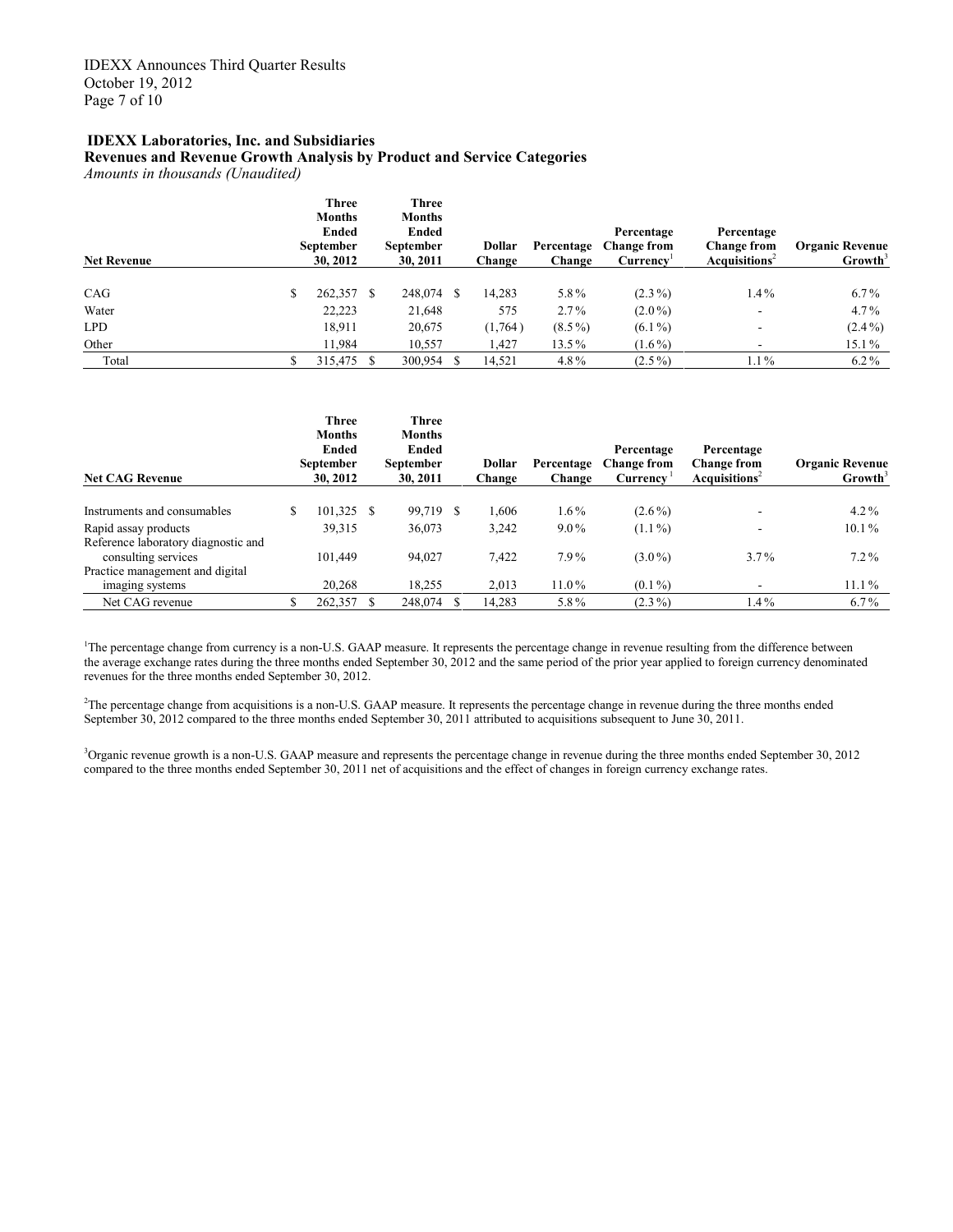**Revenues and Revenue Growth Analysis by Product and Service Categories** *Amounts in thousands (Unaudited)*

**Net Revenue Nine Months Ended September 30, 2012 Nine Months Ended September 30, 2011 Dollar Change Percentage Change Percentage Change from Currency**<sup>1</sup> **Percentage Change from Acquisitions**<sup>2</sup> **Organic Revenue Growth**<sup>3</sup> CAG 6808,724 \$ 748,397 \$ 60,327 8.1% (1.7%) 1.4% 8.4% Water 63,788 62,123 1,665 2.7% (1.6 %) - 4.3 % LPD 64,153 69,981  $(5,828)$   $(8.3\%)$   $(4.3\%)$  -  $(4.0\%)$ Other 37,135 30,987 6,148 19.8% (0.9%) - 20.7% Total  $$973,800 \text{ \$}911,488 \text{ \$}62,312 \text{ \$}68\% \text{ \$} (2.0\%) \text{ \$}1.2\% \text{ \$}7.6\%$ 

| <b>Net CAG Revenue</b>                                      | <b>Nine</b><br><b>Months</b><br>Ended<br><b>September</b><br>30, 2012 |   | <b>Nine</b><br><b>Months</b><br>Ended<br><b>September</b><br>30, 2011 |   | <b>Dollar</b><br>Change | Percentage<br>Change | Percentage<br><b>Change from</b><br><b>Currency</b> | Percentage<br><b>Change from</b><br>Acquisitions <sup>2</sup> | <b>Organic Revenue</b><br>Growth <sup>3</sup> |
|-------------------------------------------------------------|-----------------------------------------------------------------------|---|-----------------------------------------------------------------------|---|-------------------------|----------------------|-----------------------------------------------------|---------------------------------------------------------------|-----------------------------------------------|
| Instruments and consumables                                 | 307,565                                                               | S | 292,209                                                               | S | 15,356                  | 5.3%                 | $(2.0\%)$                                           |                                                               | $7.3\%$                                       |
| Rapid assay products<br>Reference laboratory diagnostic and | 128,556                                                               |   | 118,883                                                               |   | 9,673                   | $8.1\%$              | $(0.8\%)$                                           |                                                               | 8.9%                                          |
| consulting services<br>Practice management and digital      | 309,696                                                               |   | 282.242                                                               |   | 27,454                  | $9.7\%$              | $(2.2\%)$                                           | $3.7\%$                                                       | 8.2%                                          |
| imaging systems                                             | 62.907                                                                |   | 55,063                                                                |   | 7,844                   | $14.2\%$             | $(0.2\%)$                                           |                                                               | $14.4\%$                                      |
| Net CAG revenue                                             | 808,724                                                               |   | 748,397                                                               |   | 60,327                  | 8.1%                 | $(1.7\%)$                                           | $1.4\%$                                                       | 8.4%                                          |

<sup>1</sup>The percentage change from currency is a non-U.S. GAAP measure. It represents the percentage change in revenue resulting from the difference between the average exchange rates during the nine months ended September 30, 2012 and the same period of the prior year applied to foreign currency denominated revenues for the nine months ended September 30, 2012.

<sup>2</sup>The percentage change from acquisitions is a non-U.S. GAAP measure. It represents the percentage change in revenue during the nine months ended September 30, 2012 compared to the nine months ended September 30, 2011 attributed to acquisitions subsequent to December 31, 2010.

3 Organic revenue growth is a non-U.S. GAAP measure and represents the percentage change in revenue during the nine months ended September 30, 2012 compared to the nine months ended September 30, 2011 net of acquisitions and the effect of changes in foreign currency exchange rates.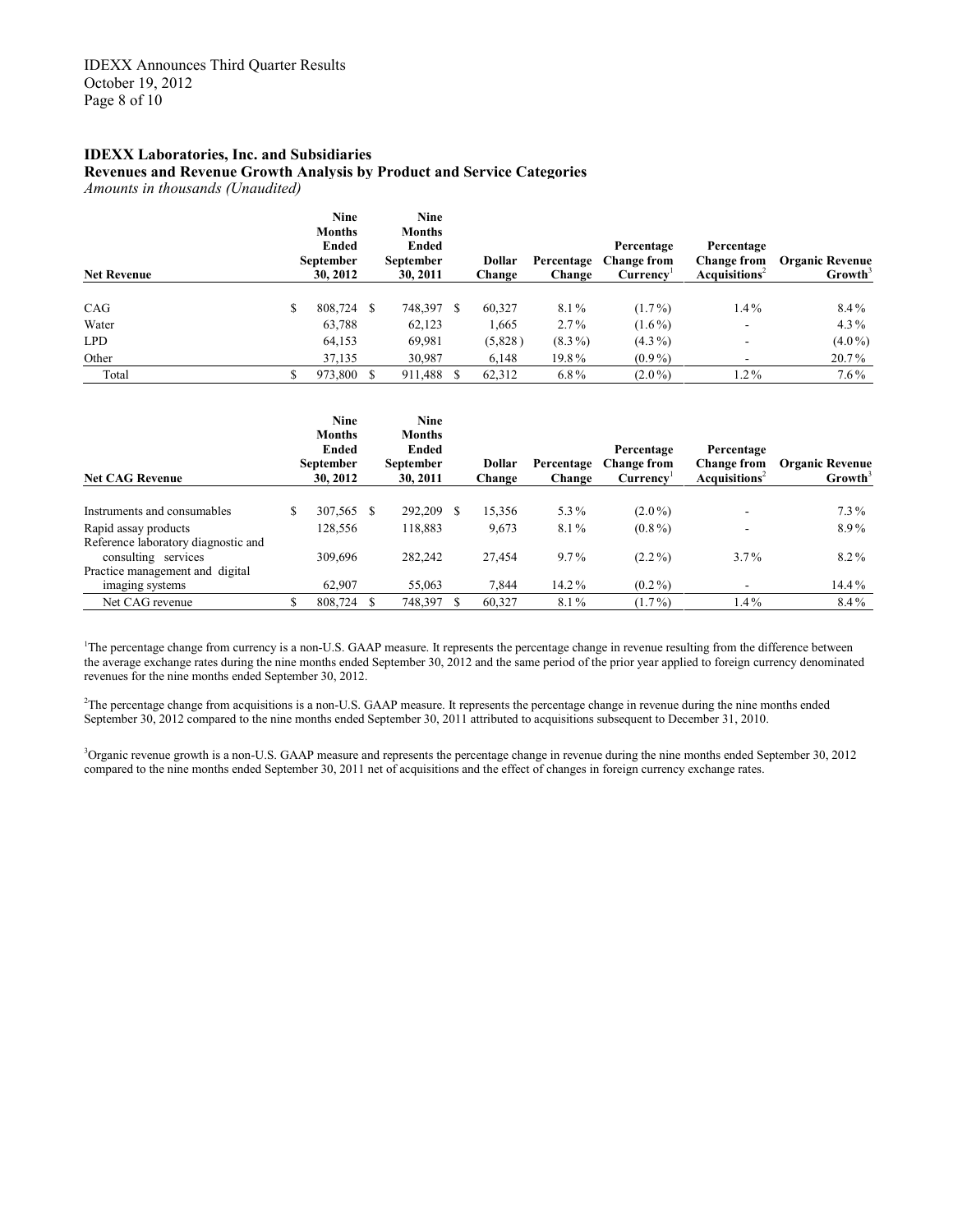**Consolidated Balance Sheet**

*Amounts in thousands (Unaudited)*

|                        |                                            | September 30, | December 31,    |
|------------------------|--------------------------------------------|---------------|-----------------|
|                        |                                            | 2012          | 2011            |
| Assets:                | <b>Current Assets:</b>                     |               |                 |
|                        | Cash and cash equivalents                  | \$<br>221,441 | \$<br>183,895   |
|                        | Accounts receivable, net                   | 141,374       | 141,275         |
|                        | <b>Inventories</b>                         | 147,474       | 133,099         |
|                        | Other current assets                       | 60.485        | 65,958          |
|                        | <b>Total current assets</b>                | 570,774       | 524,227         |
|                        | Property and equipment, net                | 231,639       | 216,777         |
|                        | Other long-term assets, net                | 290,938       | 289,810         |
|                        | <b>Total assets</b>                        | \$1,093,351   | 1,030,814<br>S. |
| <b>Liabilities</b> and |                                            |               |                 |
| Stockholders'          |                                            |               |                 |
| Equity:                | <b>Current Liabilities:</b>                |               |                 |
|                        | Accounts payable                           | \$<br>31,728  | S<br>36,551     |
|                        | <b>Accrued liabilities</b>                 | 134.664       | 141,383         |
|                        | Debt                                       | 232,960       | 243,917         |
|                        | Deferred revenue                           | 16,494        | 15,028          |
|                        | <b>Total current liabilities</b>           | 415,846       | 436,879         |
|                        | Long-term debt, net of current portion     | 1,776         | 2,501           |
|                        | Other long-term liabilities                | 58,194        | 51,841          |
|                        | <b>Total long-term liabilities</b>         | 59,970        | 54,342          |
|                        | Total stockholders' equity                 | 617,507       |                 |
|                        |                                            |               | 539,579         |
|                        | Noncontrolling interest                    | 28            | 14              |
|                        | <b>Total equity</b>                        | 617,535       | 539,593         |
|                        | Total liabilities and stockholders' equity | \$1,093,351   | \$<br>1,030,814 |

### **IDEXX Laboratories, Inc. and Subsidiaries Selected Balance Sheet Information** *(Unaudited)*

|                      |                              | September 30,<br>2012 | <b>June 30.</b><br>2012 | March 31.<br>2012 | December 31,<br>2011 | September 30,<br>2011 |
|----------------------|------------------------------|-----------------------|-------------------------|-------------------|----------------------|-----------------------|
| <b>Selected</b>      |                              |                       |                         |                   |                      |                       |
| <b>Balance Sheet</b> | Days sales outstanding       | 41.7                  | 41.9                    | 42.7              | 41.0                 | 43.1                  |
| Information:         | Inventory turns <sup>2</sup> |                       |                         |                   | 1.8                  |                       |

<sup>1</sup>Days sales outstanding represents the average of the accounts receivable balances at the beginning and end of each quarter divided by revenue for that quarter, the result of which is then multiplied by 91.25 days.

2 Inventory turns represents inventory-related cost of product sales for the 12 months preceding each quarter-end divided by the inventory balance at the end of the quarter.